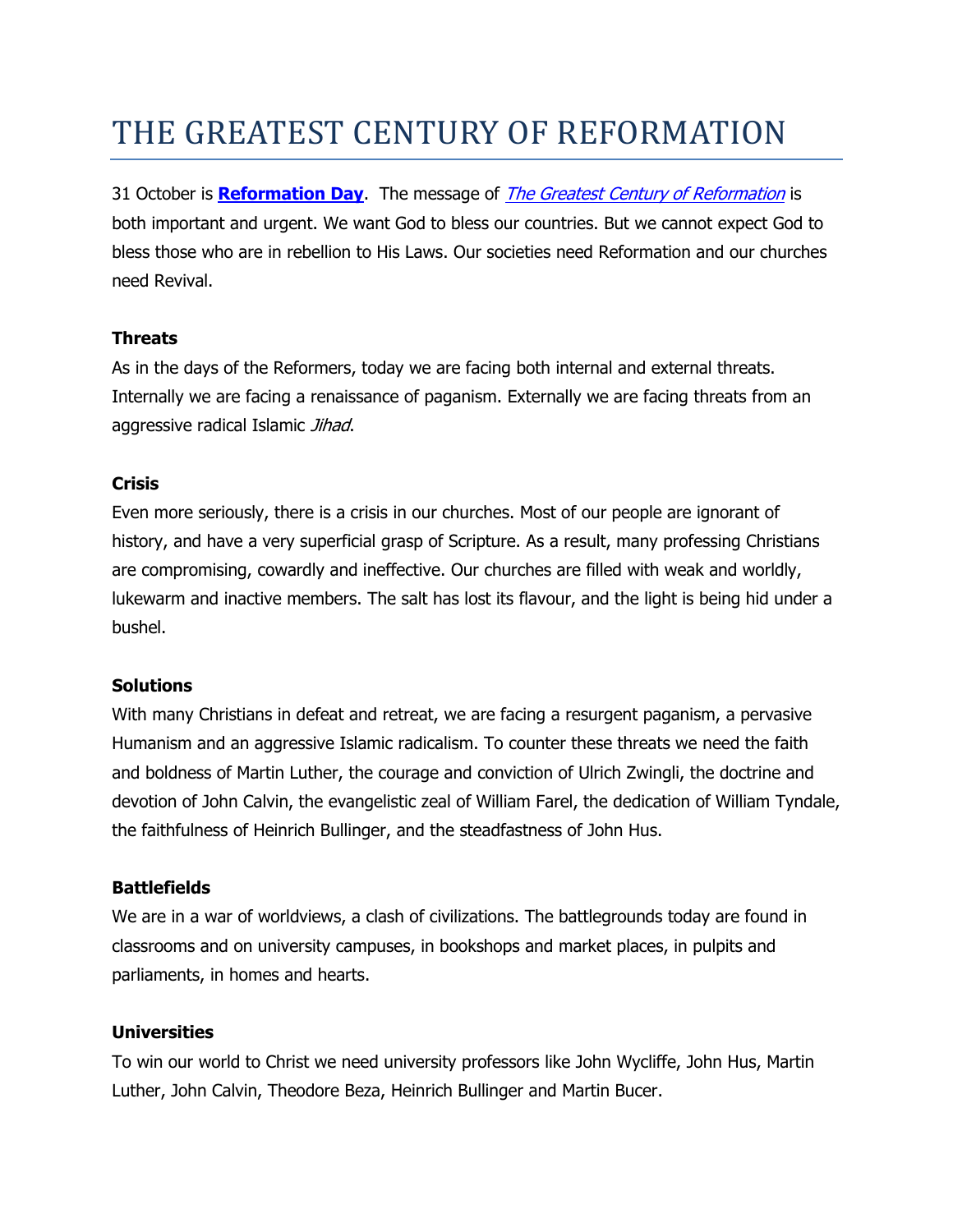## **Theological Seminaries**

We need theological seminaries like Luther's Wittenberg, Calvin's Academy, Zwingli's Carolinium, and William of Orange's Leyden.

## **Authors**

We need writers like John Wycliffe, John Hus, Martin Luther, William Tyndale, Ulrich Zwingli, William Farel, John Calvin, Heinrich Bullinger, and Thomas Cranmer.

## **Field Workers**

We need field workers of the Reformation like the Lollards, singing and reading Scripture and preaching the Gospel in the common language, in the market places, highways and byways and from door-to-door.

## **Doctrine**

We need creeds like *The Augsburg Confession, The Belgic Confession, The 39 Articles,* and *The* Heidelberg Catechism.

#### **Worship**

We need worship manuals like the Genevan Order of Service, Cranmer's Book of Common Prayer and Knox's Book of Common Order.

#### **Handbooks**

We need handbooks like Bullinger's *Decades*, Cranmer's *Homilies*, and Calvin's *Institutes*.

# **Action**

We need to remove idols, re-emphasise Reformed doctrine, revive worship, renew prayer, revitalise our families, restore Biblical economics, Reform society, re-establish Christian schools and restrict government to Biblical limits.

Reformations need literature, leadership training and itinerant evangelists.

#### **Inspiration**

**[The Greatest Century of Reformation](http://frontlinefellowship.net/inc/sdetail/335)** gives the broad sweep of the unforgetable characters and momentous events that made the  $16<sup>th</sup>$  Century the greatest century of Reformation. By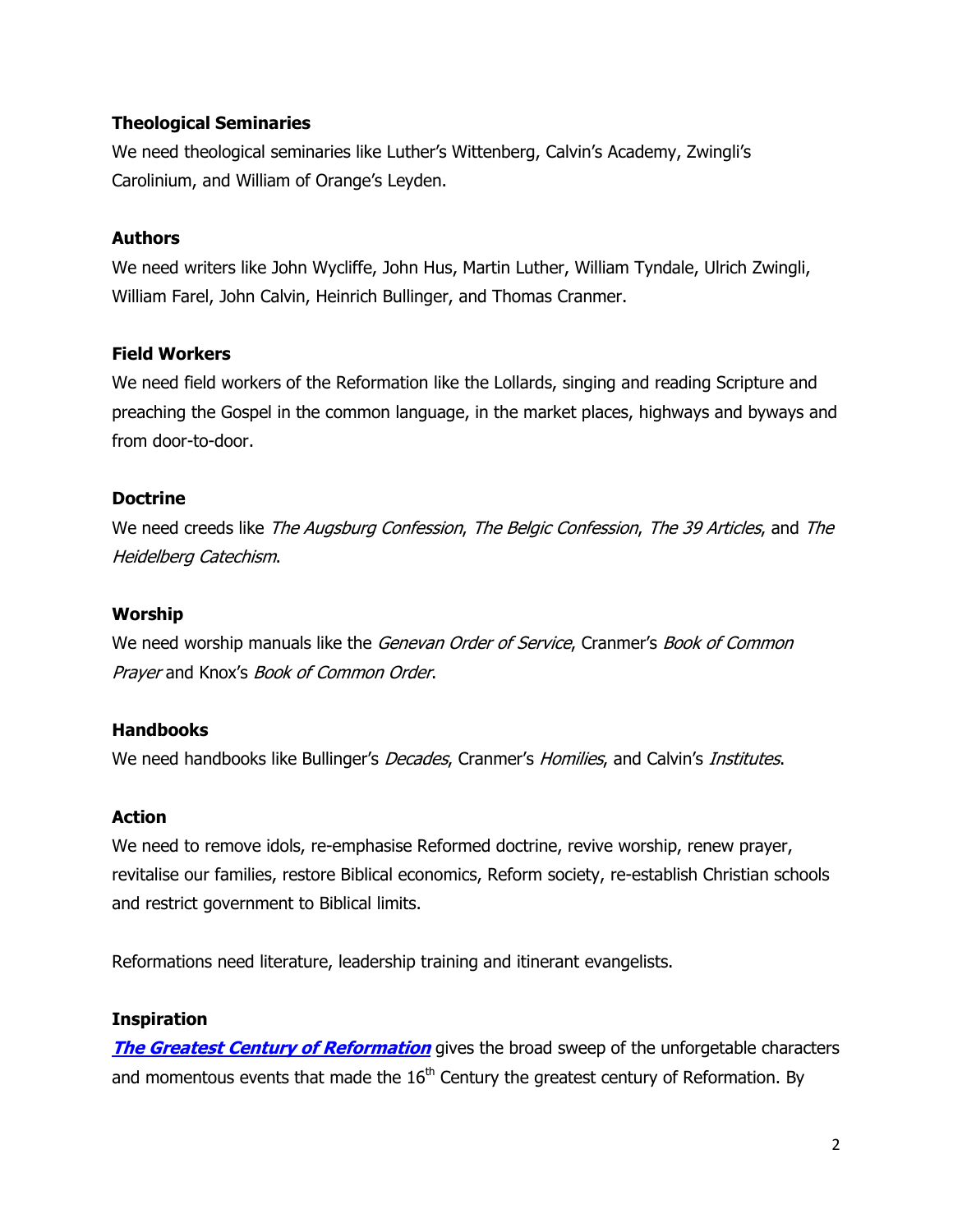focusing on the personalities and activities that God used, this book aims to inspire, inform and involve the readers in a hunger for Revival and Reformation in our own day.

## **Examples of Excellence**

The book begins with a fast moving overview of the dramatic events and geo-strategic conflicts involved in the  $16<sup>th</sup>$  Century, then it takes a good look at the pre-Reformers, the Waldensians, Wycliffe and Hus. There are chapters on each of the great Reformers: Luther, Zwingli, Tyndale, Farel, Calvin, Cranmer, Viret, Bullinger, Melanchthon and Bucer. There are also chapters on the politicians behind the English Reformation, the martyrs of the Reformation, how the Reformation changed the church, how the Reformation changed the world, and Luther's Practical Programme to Revive Your Prayer Life.

# **A Handbook for Reformation**

The Appendix includes many helpful features such as The People of the Reformation, a Chronology of the Reformation, a Reformation Calendar (which works day by day through the key dates, events and people of the Reformation). There are also articles on The Popes of Rome, Libel Against Luther, and Answering Common Attacks on the Reformation. The Five Points of Calvinism are given - all in the Words of Christ from the Gospels. There is an inspiring article on The Power of Printing, both in Luther's day and today; and on what the Reformers taught concerning The Challenge of Islam.

#### **Involvement**

Most practically, the book concludes with 25 Steps You Can Take for Reformation Today, Reformation Key Contacts (including websites worldwide), Resources for Reformation and Questions for Discussion which school teachers, home schoolers and college lecturers will find most useful.

# **Resources for Reformation**

The Reformation Society has also produced a tremendous selection of audio CDs and PowerPoint presentations on the Reformers, their doctrines and achievement. These audio CDs, data CD-ROMS and MP3s are supplemented by the [www.ReformationSA.org](http://www.reformationsa.org/) website which provides invaluable resources to pastors, teachers, home schoolers and missionaries.